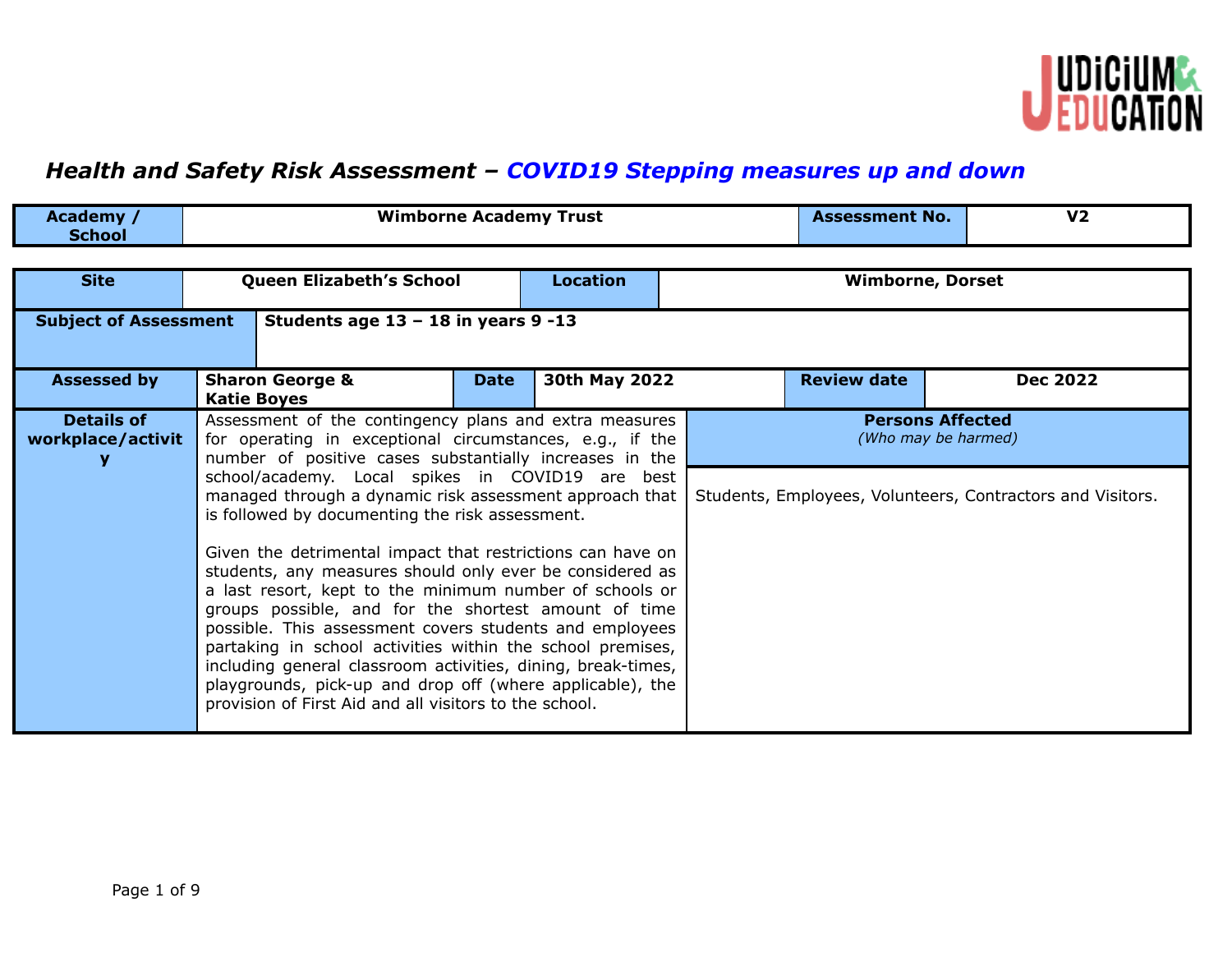

| <b>Hazards and Risks</b>                                                                                                                                                                                                                                                                                                                                            | <b>Existing Control Measures</b>                                                                                                                                                                                                                                                                                                                                                                                                                                                                                                                                                                                                                                                                                                                                                                                                                                                                                                                                                                                                                                                                                                                                                                                                                                                                                                                                                                                                                                                                                                                                                                                            | <b>Risk Level</b><br>(Very High, High,<br>Medium, Low) | <b>Further</b><br><b>Actions</b><br>$\sqrt{X}$<br>(If $\sqrt{\text{See}}$<br>Actions) |
|---------------------------------------------------------------------------------------------------------------------------------------------------------------------------------------------------------------------------------------------------------------------------------------------------------------------------------------------------------------------|-----------------------------------------------------------------------------------------------------------------------------------------------------------------------------------------------------------------------------------------------------------------------------------------------------------------------------------------------------------------------------------------------------------------------------------------------------------------------------------------------------------------------------------------------------------------------------------------------------------------------------------------------------------------------------------------------------------------------------------------------------------------------------------------------------------------------------------------------------------------------------------------------------------------------------------------------------------------------------------------------------------------------------------------------------------------------------------------------------------------------------------------------------------------------------------------------------------------------------------------------------------------------------------------------------------------------------------------------------------------------------------------------------------------------------------------------------------------------------------------------------------------------------------------------------------------------------------------------------------------------------|--------------------------------------------------------|---------------------------------------------------------------------------------------|
| Spread/contraction of COVID19 due to<br>1.<br>the number of positive cases increasing<br>substantially.<br>Staff, students, and visitors could be at<br>risk.<br>From 24/02/22 people are not legally<br>required to self-isolate if they test<br>positive for COVID19, but they are<br>advised to stay at home if they can and<br>avoid contact with other people. | The school/academy will monitor infections daily with a<br>$\bullet$<br>view to ensuring the risk of COVID19 transmission is<br>reduced.<br>The school/academy will follow the guidelines set on the<br>$\bullet$<br>Contingency Framework: education and childcare<br>settings and seek public health advice if the number of<br>positive cases substantially increases.<br>All staff have been made aware of the government plan<br>$\bullet$<br>for COVID19 Response: Living with COVID19<br>The school/academy follows the published UKHSA<br>$\bullet$<br>guidance.<br>. Pupils, staff and other adults should follow public health<br>advice on when to self-isolate and what to do.<br>• If anyone in the school/academy develops COVID19<br>symptoms, however mild, they will be sent home and be<br>advised to follow public health advice. The current<br>guidance is to stay at home if they can and avoid<br>contact with other people.<br>• The school/academy follows the Transport to schools and<br>colleges during the COVID19 pandemic guidance.<br>• The school/academy actively recommends all eligible<br>staff and students to take up the offer of a vaccine.<br>Staff have completed Control of Infections training.<br>$\bullet$<br>The control measures to prevent COVID19 are<br>documented, explained to all staff and all questions are<br>answered.<br>• All activities are risk assessed and the risk of COVID19<br>infection is considered.<br>The Test and Trace Support Payment Scheme will end.<br>People told to self-isolate before 24/02/22 can still make<br>a claim up to 06/04/22. | <b>LOW</b>                                             |                                                                                       |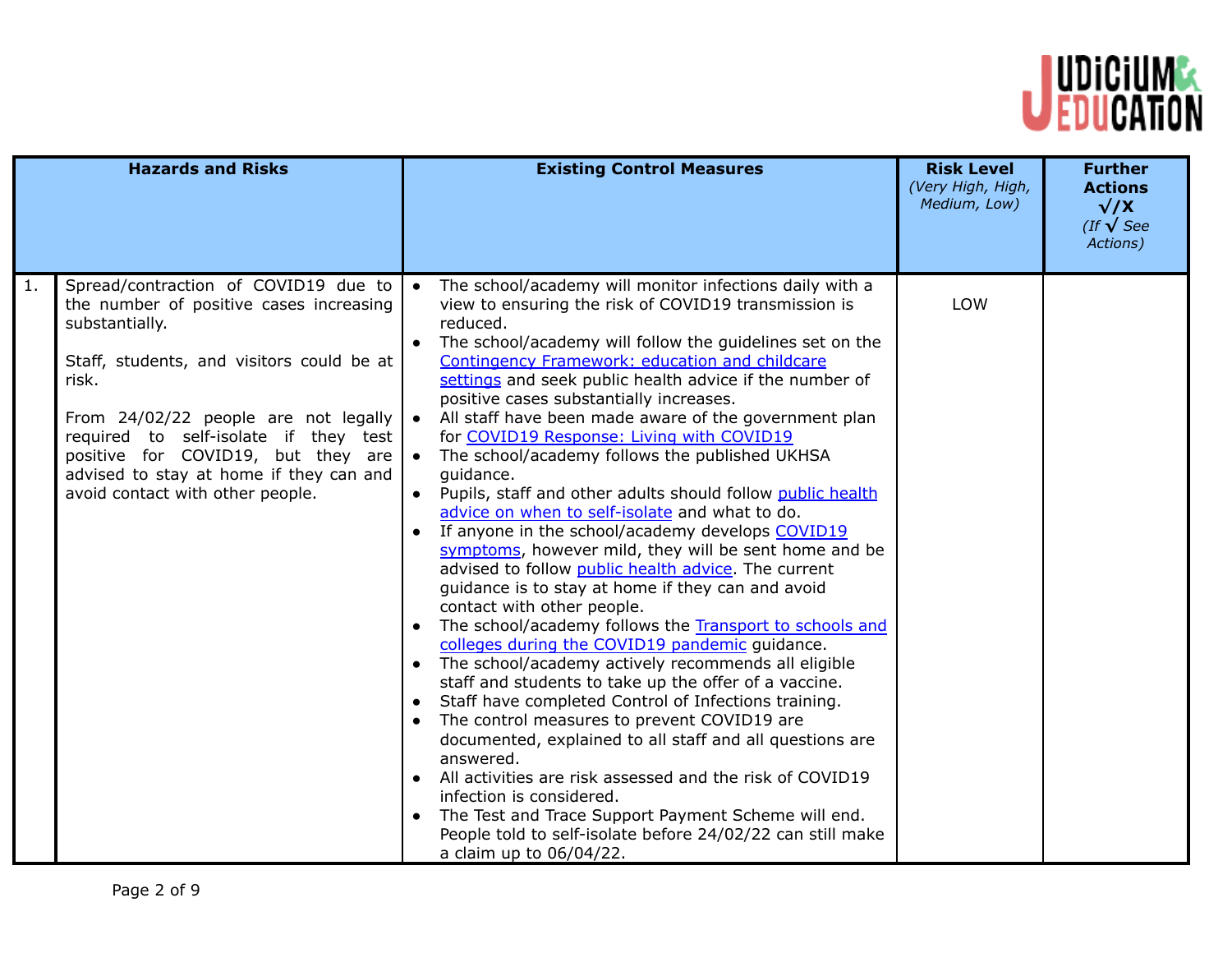

| <b>Hazards and Risks</b> | <b>Existing Control Measures</b>                                                                                                                                                                                                                                                                                                                                                                                                                                                                                                                                                                                                                                                                                                                                                                                                                                                                                                                                                                                                                                                                                                                                                                                                                                                                                                                                     | <b>Risk Level</b><br>(Very High, High,<br>Medium, Low) | <b>Further</b><br><b>Actions</b><br>$\sqrt{X}$<br>(If $\sqrt{\text{See}}$<br>Actions) |
|--------------------------|----------------------------------------------------------------------------------------------------------------------------------------------------------------------------------------------------------------------------------------------------------------------------------------------------------------------------------------------------------------------------------------------------------------------------------------------------------------------------------------------------------------------------------------------------------------------------------------------------------------------------------------------------------------------------------------------------------------------------------------------------------------------------------------------------------------------------------------------------------------------------------------------------------------------------------------------------------------------------------------------------------------------------------------------------------------------------------------------------------------------------------------------------------------------------------------------------------------------------------------------------------------------------------------------------------------------------------------------------------------------|--------------------------------------------------------|---------------------------------------------------------------------------------------|
|                          | The school/academy can implement the following in case<br>$\bullet$<br>of a confirmed COVID19 case or an outbreak:<br>Good hand hygiene procedure, e.g., Hand washing is<br>completed when entering a classroom and between<br>specific activities<br>Good respiratory hygiene, 'catch it, bin it, kill it'<br>approach.<br>Maintain appropriate cleaning regimes, in line with<br>the guidance COVID19: cleaning of non-healthcare<br>settings outside the home.<br>Introduce enhanced cleaning regimes, e.g., additional<br>cleaning focussing on highly touched points and<br>shared equipment.<br>Keep occupied spaces well ventilated, e.g., ensuring<br>mechanical ventilation draws in fresh air or extract air<br>from a room (rather than circulated old air)<br>Prompt liaison with public health advice on testing,<br>self-isolation and managing confirmed cases of<br>COVID19.<br>The school/academy will use the resources from the<br>e-Bug COVID19 website.<br>PPE will be provided if it is deemed necessary, e.g.<br>$\overline{\phantom{0}}$<br>Use of PPE in education, childcare and children's<br>social care<br>The school/academy has contingency plans to cover<br>the possibility of having to limit:<br>o whole school/academy assemblies<br>residential educational visits<br>$\Omega$<br>open days<br>0<br>o transition or taster days |                                                        |                                                                                       |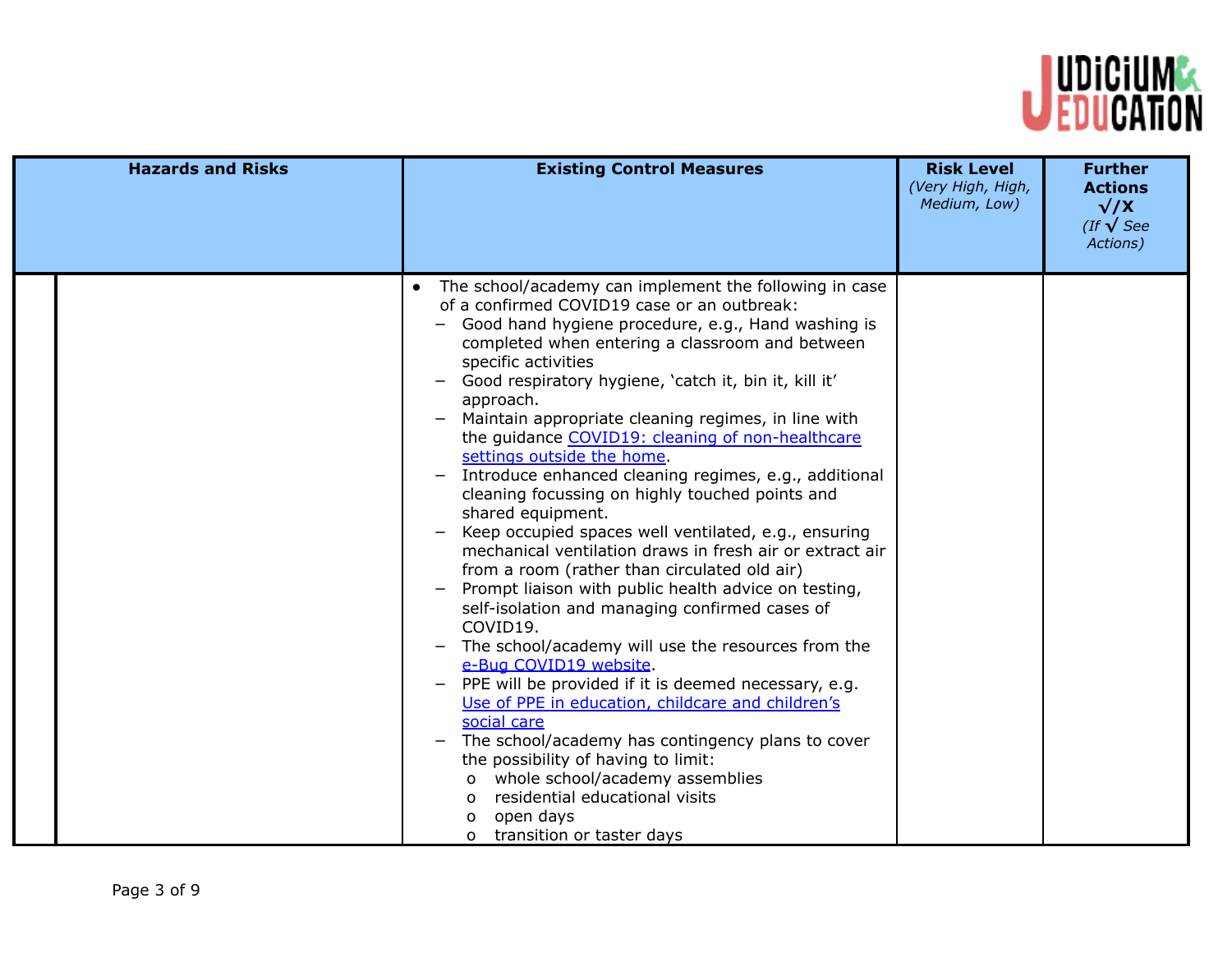

|    | <b>Hazards and Risks</b>                                                                                              | <b>Existing Control Measures</b>                                                                                                                                                                                                                                                                                                                                                                                                                                                                                                                                                                                                                                                                                                                                                                                                                                                                                                                                                                                                                                                                                                                                                                                                                                                                                                                                                                                                                       | <b>Risk Level</b><br>(Very High, High,<br>Medium, Low) | <b>Further</b><br><b>Actions</b><br>$\sqrt{X}$<br>(If $\sqrt{\text{See}}$<br>Actions)                                                  |
|----|-----------------------------------------------------------------------------------------------------------------------|--------------------------------------------------------------------------------------------------------------------------------------------------------------------------------------------------------------------------------------------------------------------------------------------------------------------------------------------------------------------------------------------------------------------------------------------------------------------------------------------------------------------------------------------------------------------------------------------------------------------------------------------------------------------------------------------------------------------------------------------------------------------------------------------------------------------------------------------------------------------------------------------------------------------------------------------------------------------------------------------------------------------------------------------------------------------------------------------------------------------------------------------------------------------------------------------------------------------------------------------------------------------------------------------------------------------------------------------------------------------------------------------------------------------------------------------------------|--------------------------------------------------------|----------------------------------------------------------------------------------------------------------------------------------------|
|    |                                                                                                                       | parental attendance<br>$\Omega$<br>live performances<br>0<br>contractor's works<br>$\Omega$                                                                                                                                                                                                                                                                                                                                                                                                                                                                                                                                                                                                                                                                                                                                                                                                                                                                                                                                                                                                                                                                                                                                                                                                                                                                                                                                                            |                                                        |                                                                                                                                        |
| 2. | Spread/contraction of COVID-19 due to<br>individual<br>developing<br>COVID19<br>an<br>systems or has a positive test. | Where an individual exhibits symptom(s) during the<br>school day, the individual will be escorted to the marked<br>Isolation Room/Area to isolate them from the main<br>population until additional medical assistance can be<br>gained. This may be 111 support, an ambulance or until<br>they leave the site to self-isolate;<br>The door to the isolation room will be closed (where<br>$\bullet$<br>possible).<br>The isolation room is suitably ventilated by opening a<br>$\bullet$<br>window or by mechanical ventilation.<br>PPE is used if close contact is necessary.<br>$\bullet$<br>Staff have completed appropriate training for 'donning<br>$\bullet$<br>doffing'<br><b>PPE</b><br>PHE<br>guidance:<br>and<br>$\overline{\phantom{0}}$<br>https://www.gov.uk/government/publications/COVID19-p<br>ersonal-protective-equipment-use-for-non-aerosol-generat<br>ing-procedures<br>The isolation room is cleaned after the individual has<br>$\bullet$<br>left. Staff or contractors carrying out the area clean<br>should be provided with a minimum of disposable<br>gloves, aprons, mop heads or paper towels.<br>All building users advised re monitoring their own<br>$\bullet$<br>health, reporting symptoms and self-isolating.<br>First aiders required to assist this person will wear full<br>PPE including, apron, gloves, mask and visor.<br>First aiders have completed appropriate training for<br>'donning and doffing' PPE. | LOW                                                    | LRC office to<br>remain as<br>isolation room<br>for covid<br>symptomatic<br>students<br>CB & FU to<br>have a stock<br>available in the |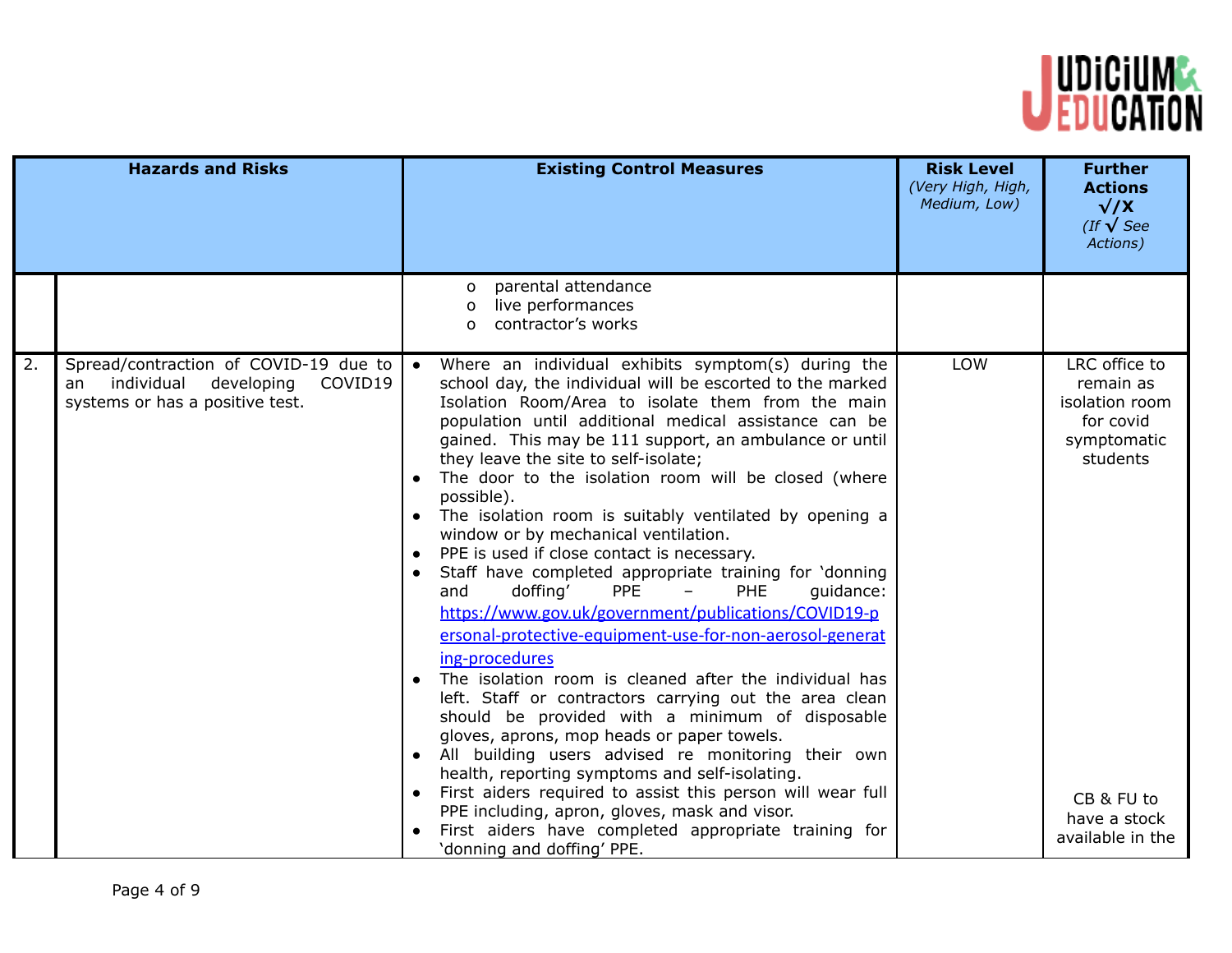

|                  | <b>Hazards and Risks</b>                                                                          |                        | <b>Existing Control Measures</b>                                                                                                                                                                                                                                                                                                                                                                                                                                                                                                                                                                                                                                                                                                                                                                                         | <b>Risk Level</b><br>(Very High, High,<br>Medium, Low) | <b>Further</b><br><b>Actions</b><br>$\sqrt{X}$<br>(If $\sqrt{\text{See}}$<br>Actions) |
|------------------|---------------------------------------------------------------------------------------------------|------------------------|--------------------------------------------------------------------------------------------------------------------------------------------------------------------------------------------------------------------------------------------------------------------------------------------------------------------------------------------------------------------------------------------------------------------------------------------------------------------------------------------------------------------------------------------------------------------------------------------------------------------------------------------------------------------------------------------------------------------------------------------------------------------------------------------------------------------------|--------------------------------------------------------|---------------------------------------------------------------------------------------|
|                  |                                                                                                   |                        | PPE is disposed of in accordance with NHS COVID19<br>waste management guidance; principles of cleaning<br>after a case has left the setting or area.                                                                                                                                                                                                                                                                                                                                                                                                                                                                                                                                                                                                                                                                     |                                                        | medical room<br>and outside the<br>isolation room                                     |
| 3.               | Student or member of staff becoming<br>unwell<br>with<br>COVID19<br>and<br>being<br>hospitalised. |                        | The school/academy will seek public health advice if a<br>student or staff member is admitted to a hospital with<br>COVID19. Hospitalisation could indicate increased<br>severity of illness or a new variant of concern. Public<br>health support will assist the school in managing risk<br>assessments and communicating with staff and parents.                                                                                                                                                                                                                                                                                                                                                                                                                                                                      | LOW                                                    |                                                                                       |
| $\overline{4}$ . | higher risk of COVID19<br>People at a<br>infection                                                | $\bullet$<br>$\bullet$ | Clinically extremely vulnerable (CEV) individuals follow<br>the DHSC and UKHSA advice for people whose immune<br>system means they are at higher risk from Covid-19 and<br>also the guidance on how to stay safe and help prevent<br>the spread of COVID19.<br>CEV individuals have been asked to seek advice from<br>their health professional on whether additional<br>precautions are right for them.<br>CEV staff that have received personal advice from their<br>specialist or clinician on additional precautions continue<br>to follow that advice.<br>The school/academy follows the specific guidance for<br>pregnant employees. COVID19 vaccination: a quide for<br>women of childbearing age, pregnant or breastfeeding<br>and will consider allowing staff post 28 weeks to work<br>from home when possible | LOW                                                    |                                                                                       |
| 5.               | Lack of suitable premises management                                                              |                        | The Headteacher/Principal will liaise with the Premises<br>Manager/Team to ensure that arrangements are in place<br>for the effective management of the premises.                                                                                                                                                                                                                                                                                                                                                                                                                                                                                                                                                                                                                                                        | LOW                                                    |                                                                                       |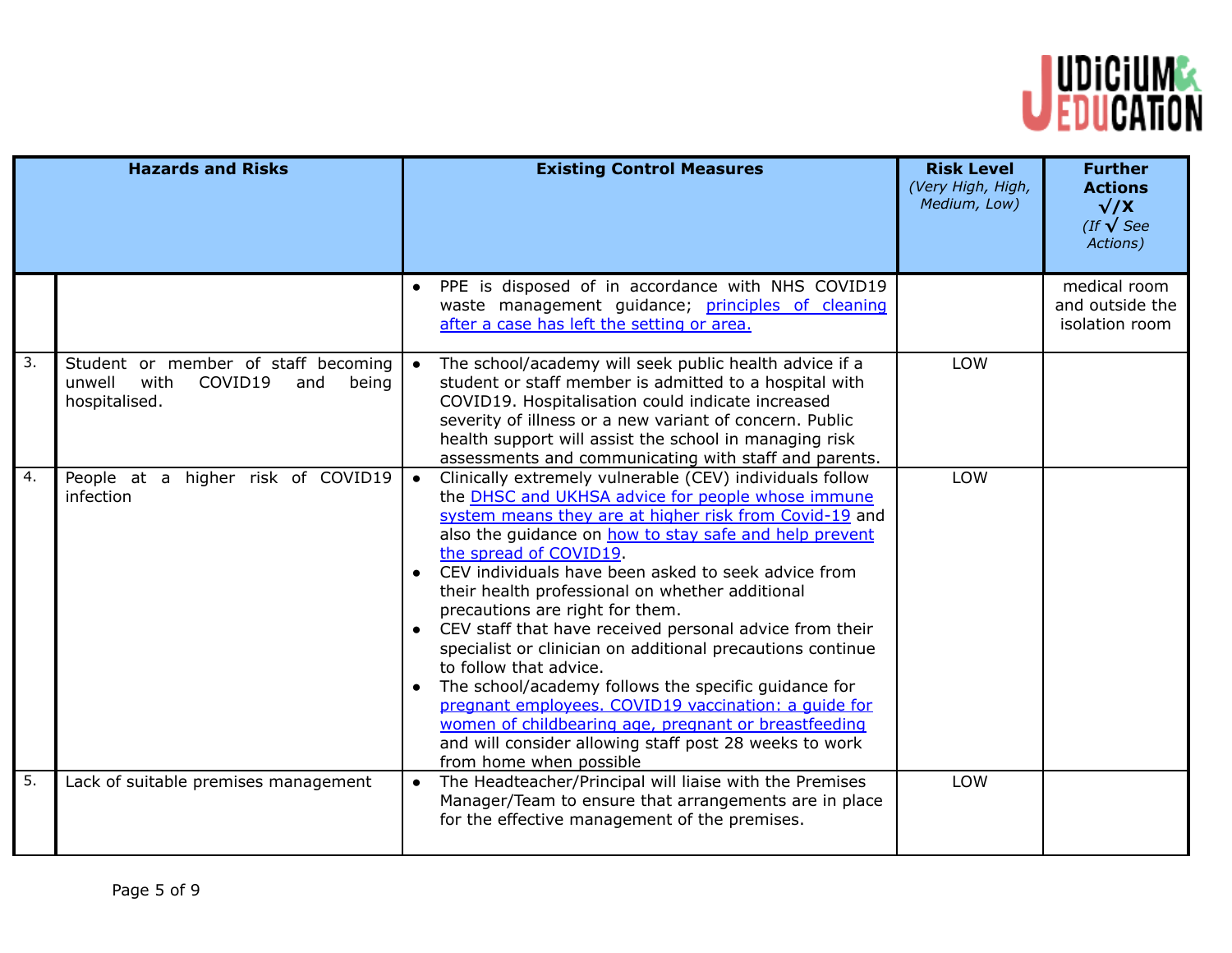

|    | <b>Hazards and Risks</b>                                                                                                                  | <b>Existing Control Measures</b>                                                                                                                                                                                                                                                                                                                                                                                                                                                                                                                                                                                                                                                                                                                                                                                                                                                                                                                                                                                                                                                                                                                                             | <b>Risk Level</b><br>(Very High, High,<br>Medium, Low) | <b>Further</b><br><b>Actions</b><br>$\sqrt{X}$<br>(If $\sqrt{\text{See}}$<br>Actions) |
|----|-------------------------------------------------------------------------------------------------------------------------------------------|------------------------------------------------------------------------------------------------------------------------------------------------------------------------------------------------------------------------------------------------------------------------------------------------------------------------------------------------------------------------------------------------------------------------------------------------------------------------------------------------------------------------------------------------------------------------------------------------------------------------------------------------------------------------------------------------------------------------------------------------------------------------------------------------------------------------------------------------------------------------------------------------------------------------------------------------------------------------------------------------------------------------------------------------------------------------------------------------------------------------------------------------------------------------------|--------------------------------------------------------|---------------------------------------------------------------------------------------|
|    |                                                                                                                                           | The Premises Manager/Team have a written contingency<br>plan for sudden premises staff absence.                                                                                                                                                                                                                                                                                                                                                                                                                                                                                                                                                                                                                                                                                                                                                                                                                                                                                                                                                                                                                                                                              |                                                        |                                                                                       |
| 6. | Students or staff stress, anxiety, or<br>student's poor behaviour due to the<br>ongoing changes and challenges caused<br>by the pandemic. | The school/academy has communication channels<br>available to staff, students, and parents. All concerns will<br>be addressed in line with government or other relevant<br>official guidance.<br>To ensure the wellbeing of students, attendance<br>restrictions will only be considered as a last resort<br>short-term measure.<br>Students will have access to lessons if they have tested<br>positive for COVID-19 but are well enough to learn from<br>home.<br>The school is utilising all the advice and resources<br>available on the Pupil wellbeing and support section of<br>the DfE guidance Schools coronavirus (COVID19)<br>operational Guidance<br>Students are referred to resources of support on the<br>$\bullet$<br>MindEd learning platform<br>The control measures to prevent COVID19 are discussed<br>with staff and all staff are given an opportunity to<br>discuss any concerns they may have.<br>Staff have access to an employee assistance programme<br>$\bullet$<br>or similar service.<br>SLT has an open-door policy.<br>The school/academy has systems to keep in touch with<br>students or staff that are absent from the<br>school/academy. | <b>LOW</b>                                             |                                                                                       |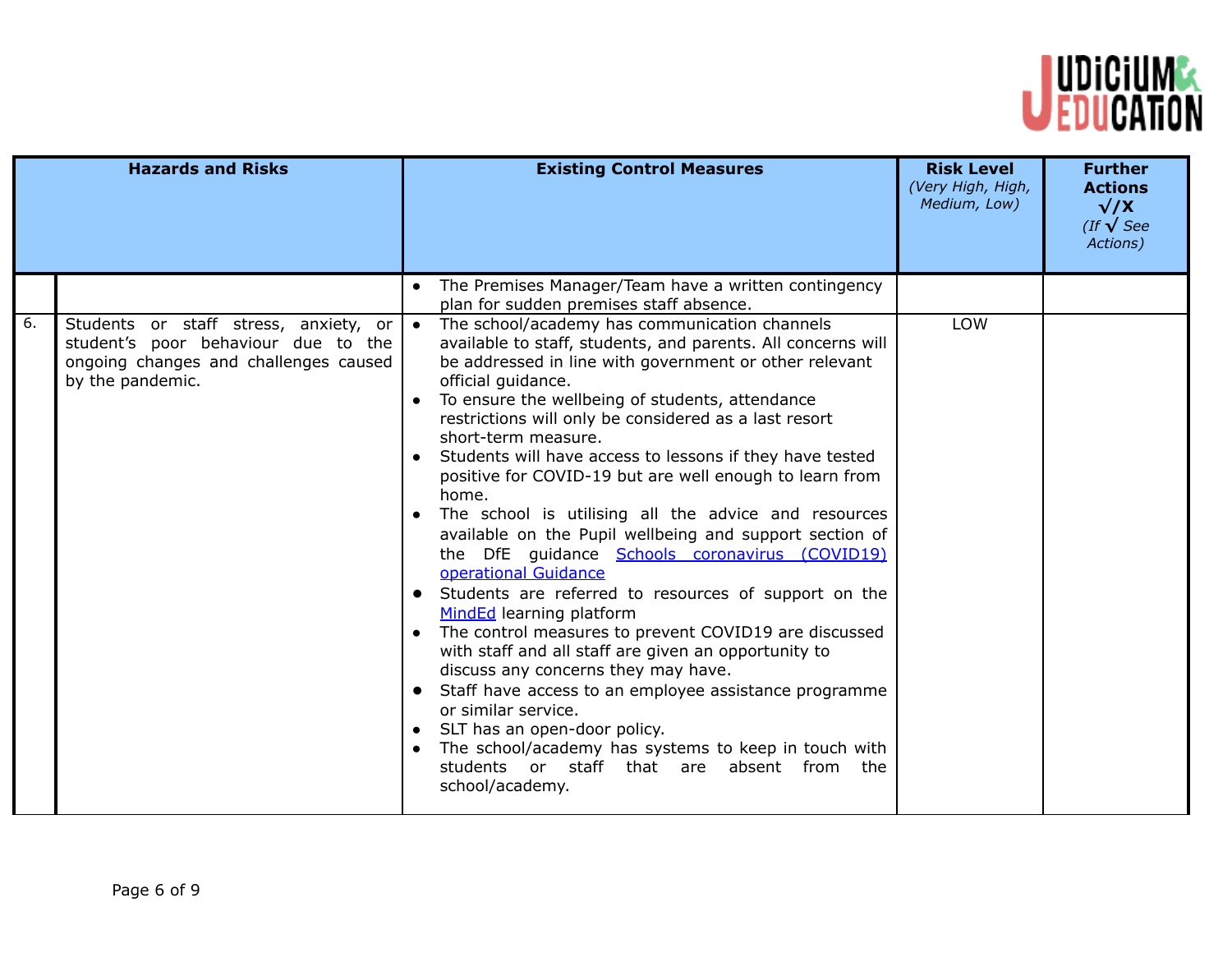

|    | <b>Hazards and Risks</b>                                                 | <b>Existing Control Measures</b>                                                                                                                                                                                                                                                                                                                                                                                                                                                                                                                                                                                                                                                                                                                                                                                                                             | <b>Risk Level</b><br>(Very High, High,<br>Medium, Low) | <b>Further</b><br><b>Actions</b><br>$\sqrt{X}$<br>$($ If $\sqrt{\text{See}}$<br>Actions) |
|----|--------------------------------------------------------------------------|--------------------------------------------------------------------------------------------------------------------------------------------------------------------------------------------------------------------------------------------------------------------------------------------------------------------------------------------------------------------------------------------------------------------------------------------------------------------------------------------------------------------------------------------------------------------------------------------------------------------------------------------------------------------------------------------------------------------------------------------------------------------------------------------------------------------------------------------------------------|--------------------------------------------------------|------------------------------------------------------------------------------------------|
| 7. | Spread/contraction of COVID-19 during<br>an educational visit.           | Travel advice is obtained from the Foreign,<br>Commonwealth and Development Office before and<br>during all trips and visits.<br>Domestic local, residential, and international education<br>visits are planned in line with the Educational Visits<br>Policy.<br>Under Health Protection Team advice, residential<br>educational visits will be limited where possible<br>Only students who are attending learning at school will<br>go on approved educational visits and remote learners<br>will not attend<br>The school/academy will check broader international<br>travel policy and travel legislation and will have<br>contingency plans to account for any changes<br>The school will liaise with the visit provider and the<br>insurance provider to assess the protection available and<br>ensure the safety and wellbeing of staff and students. | LOW                                                    |                                                                                          |
| 8. | Spread/contraction of COVID-19<br>from<br>students arriving from abroad. | Students and staff travelling to England adhere to<br>$\bullet$<br>government travel advice in Travel to England from<br>another country during coronavirus (COVID19)                                                                                                                                                                                                                                                                                                                                                                                                                                                                                                                                                                                                                                                                                        | <b>LOW</b>                                             |                                                                                          |

## *Please note:*

The hazards and controls noted above are an example of those that may be present when completing such a task. This assessment template is an example only and should either be used as a reference only or amended to reflect the actual hazards and controls identified on-site by the assessor.

Following assessment, if no further actions are assessed to be required, please mark an X in the "Further Actions" box. If, however additional controls or actions are assessed to be required please place an  $\sqrt$  in the box and note the action in the action plan.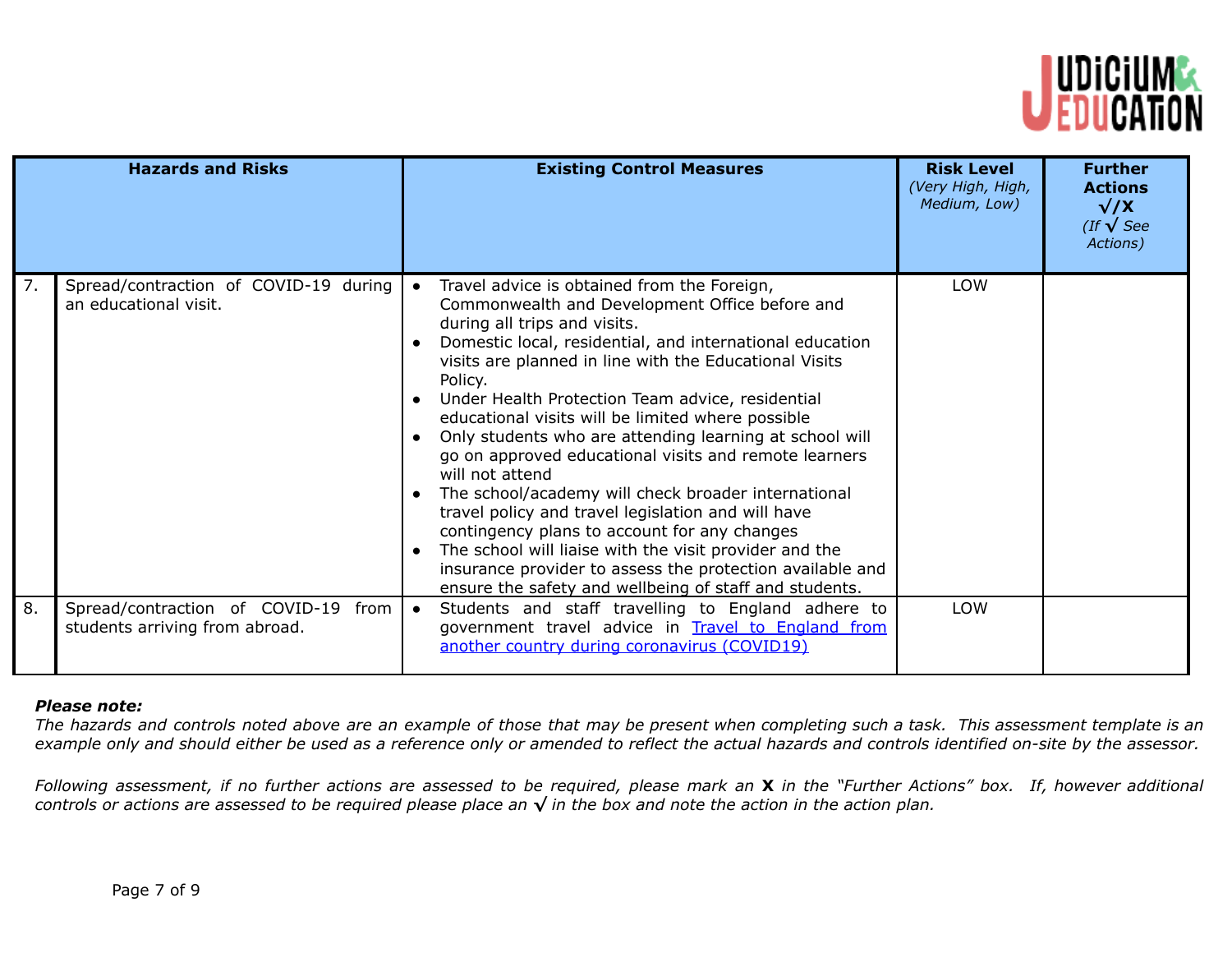

| <b>ACTION PLAN</b><br>(Additional Control Measures Required/Recommended Actions) |                            |                    |                     |                                |  |  |  |  |
|----------------------------------------------------------------------------------|----------------------------|--------------------|---------------------|--------------------------------|--|--|--|--|
| <b>Hazards and Risks</b>                                                         | <b>Recommended Actions</b> | <b>Target Date</b> | <b>Completed by</b> | <b>Date</b><br><b>Complete</b> |  |  |  |  |
|                                                                                  |                            |                    |                     |                                |  |  |  |  |
|                                                                                  |                            |                    |                     |                                |  |  |  |  |
|                                                                                  |                            |                    |                     |                                |  |  |  |  |
|                                                                                  |                            |                    |                     |                                |  |  |  |  |
|                                                                                  |                            |                    |                     |                                |  |  |  |  |
|                                                                                  |                            |                    |                     |                                |  |  |  |  |

*Any further actions identified should be completed before the assessed task is carried out.*

| <b>Reviewed</b>    | $\mathbf{r}$<br>Katie<br><b>Boyes</b> | Job   | T<br><b>Headteacher</b> | Dalt | 2022<br>30th<br>Mav |
|--------------------|---------------------------------------|-------|-------------------------|------|---------------------|
| <b>Approved By</b> |                                       | Title |                         |      |                     |

By signing this risk assessment, I confirm the assessment has been shared / made available to all relevant staff to review. All staff *have been asked to confirm they have read and understood the control measures.*